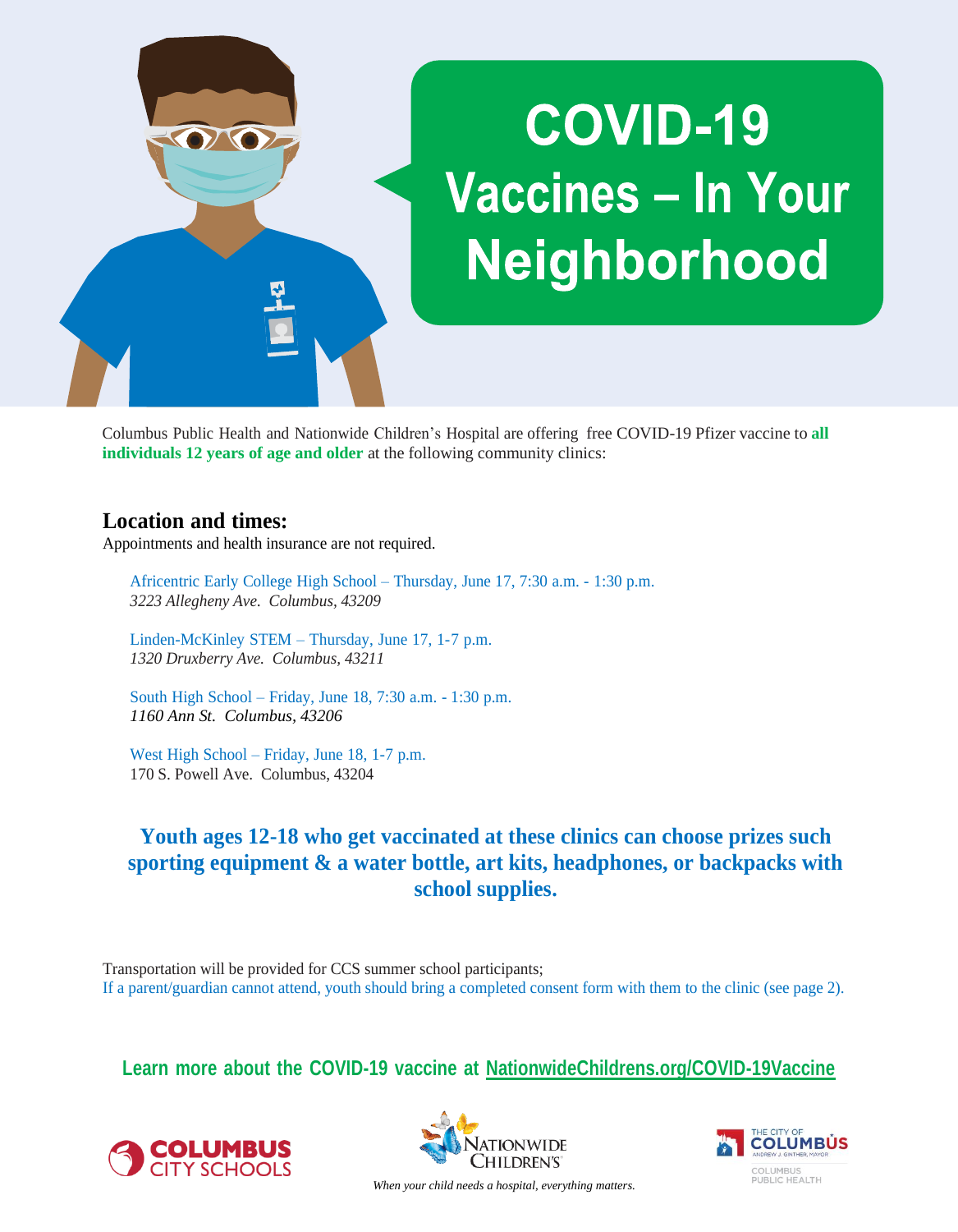

# **Consent to Administer COVID- 19 vaccine**

#### Nationwide Children's Hospital will offer a 2-dose COVID-19 vaccine to students ages 12+

### FILL OUT THIS FORM ONLY IF YOU WILL ALLOW YOUR CHILD TO GET A 1<sup>st</sup> and 2<sup>nd</sup> DOSE of COVID-19 VACCINE

| <b>SCHOOL NAME:</b>                                                                                                                                                                                                                                     |                                                                          |                                              |        | Grade/HR            |  |
|---------------------------------------------------------------------------------------------------------------------------------------------------------------------------------------------------------------------------------------------------------|--------------------------------------------------------------------------|----------------------------------------------|--------|---------------------|--|
| PLEASE PRINT PATIENT INFORMATION                                                                                                                                                                                                                        |                                                                          |                                              |        |                     |  |
| <b>STUDENT NAME (Last Name):</b>                                                                                                                                                                                                                        | (First Name):                                                            | (M.l.):                                      |        | <b>MRN/Control#</b> |  |
| Date of Birth:<br>Sex<br>Other                                                                                                                                                                                                                          | <b>Ethnic Group</b><br>Male $\bigcap$ Female<br>Hispanic<br>Non-Hispanic | Parent/Guardian (If different than patient): |        |                     |  |
| Black/African American Mative Hawaiian<br>Alaskan Native<br><b>AM-American Indian</b><br>Asian<br>Race:<br>Prefer Not to Disclose<br>Nnknown<br>White                                                                                                   |                                                                          |                                              |        |                     |  |
| <b>Street Address:</b><br>Apt. #:                                                                                                                                                                                                                       | City:                                                                    | State:                                       | County | Zip Code:           |  |
| Home Phone:<br>Alternate/Cell Phone:                                                                                                                                                                                                                    | Email Address:                                                           |                                              |        |                     |  |
| <b>EMERGENCY CONTACT:</b><br>Name:                                                                                                                                                                                                                      |                                                                          |                                              |        |                     |  |
| Are we able to leave messages with your emergency contact Yes _______ No ______                                                                                                                                                                         |                                                                          |                                              |        |                     |  |
| <b>PRESCREENING QUESTIONS:</b>                                                                                                                                                                                                                          |                                                                          |                                              |        |                     |  |
| 1. Has the child tested positive for COVID-19 in the past 10 days? $($ $)$ Yes or $($ $)$ No                                                                                                                                                            |                                                                          |                                              |        |                     |  |
| Does the child have any of the following new or worsening symptoms: cough, vomiting, diarrhea, fever, new loss of<br>2.<br>sense of smell, new loss of sense of taste, sore throat, or runny nose? $($ ) Yes<br>or (<br>) No                            |                                                                          |                                              |        |                     |  |
| 3. Is the child currently under quarantine by the health department (includes notices by school/daycare/workplace)<br>for COVID-19 exposure? $\bigcirc$ Yes<br>or $\bigcap$ No                                                                          |                                                                          |                                              |        |                     |  |
| 4. Has the child received antibody or plasma treatment given by a needle into the vein for COVID-19 in the past 90 days?<br>Yes<br>or $($ $)$ No                                                                                                        |                                                                          |                                              |        |                     |  |
| Has the child had a severe allergic reaction from a vaccine or after a medicine was given by a needle or in the vein that<br>5.<br>caused trouble breathing, the use of an Epi-Pen, or emergency medical treatment?<br>or $\bigcap$ No<br>$\bigcap$ Yes |                                                                          |                                              |        |                     |  |
| 6. Has the child received any vaccine in the past 14 days? $\binom{1}{2}$ Yes<br>or $($ $)$ No                                                                                                                                                          |                                                                          |                                              |        |                     |  |